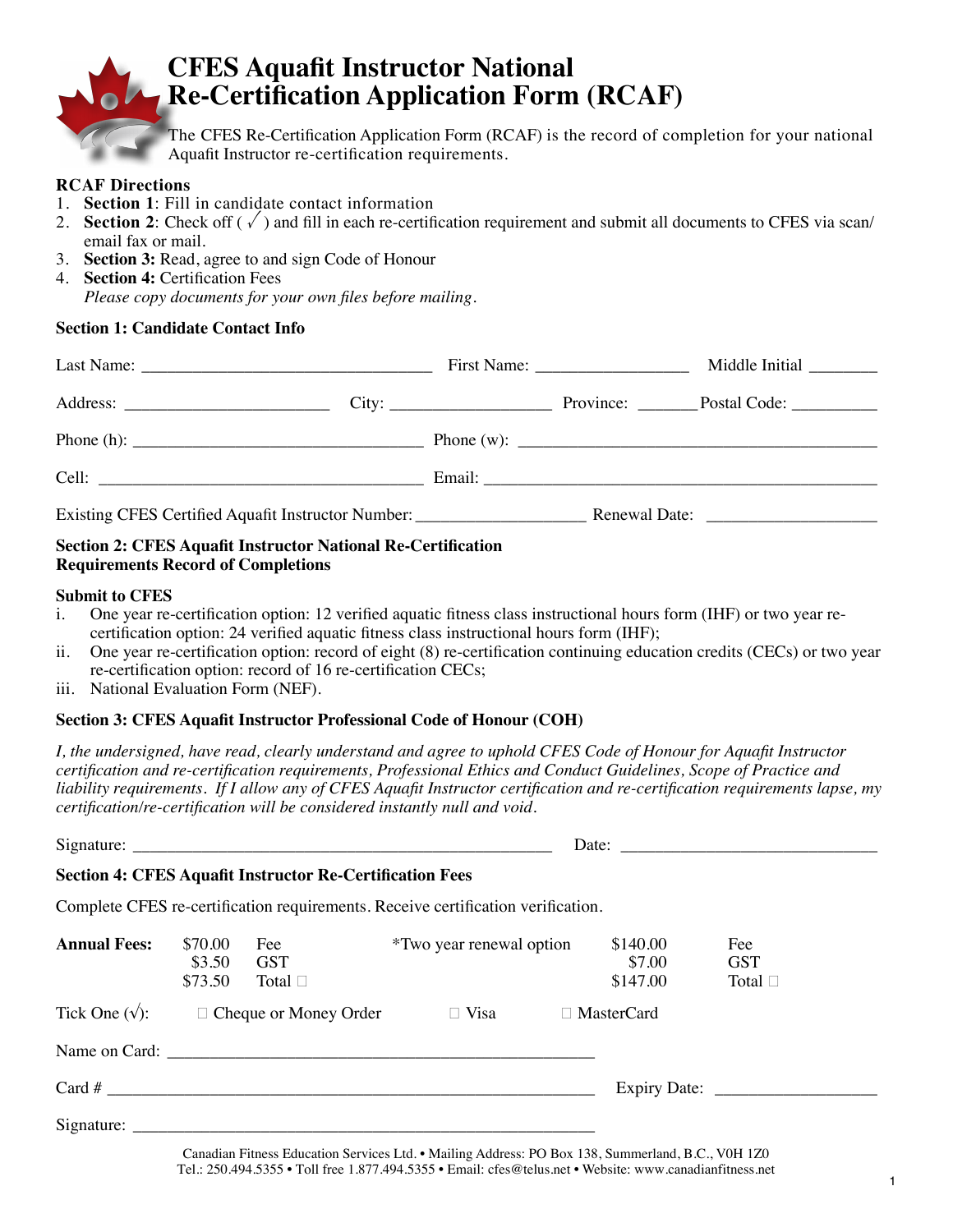# **CFES National Aquafit Instructor Re- Certification Evaluation Form (NEF)**

This form is required for re-certification completion and is confidential. Please submit with all required re-certification forms as directed on Re-Certification Application Form.

The CFES program goal is to provide professional excellence and national consistency for all involved. CFES appreciates your time and honest feedback about CFES recognized re-cert programs you attended and re-cert requirements regarding delivery, leadership skill, knowledge advancement and re-certification experience overall. In the box beside each statement below, please provide a numbered ranking on a scale from 1 to 4  $[1 =$  Unacceptable to 4 = Excellent, beyond professional expectations], the name of your educator or skills assessment evaluator and provide comments. Thank you.

| Please Rank Course and Requirements Below 1 to 4<br>$2 = N$ eeds Improvement $3 = Good$<br>$1 =$ Unacceptable                                                                                                                       |  | <b>Add Comments</b><br>$4$ = Excellent |  |  |  |  |
|-------------------------------------------------------------------------------------------------------------------------------------------------------------------------------------------------------------------------------------|--|----------------------------------------|--|--|--|--|
| <b>CFES recognized re-cert program</b> (provide name of facilitator, program and add comments)                                                                                                                                      |  |                                        |  |  |  |  |
|                                                                                                                                                                                                                                     |  |                                        |  |  |  |  |
|                                                                                                                                                                                                                                     |  |                                        |  |  |  |  |
| <b>CFES national re-cert requirements</b>                                                                                                                                                                                           |  |                                        |  |  |  |  |
|                                                                                                                                                                                                                                     |  |                                        |  |  |  |  |
|                                                                                                                                                                                                                                     |  |                                        |  |  |  |  |
|                                                                                                                                                                                                                                     |  |                                        |  |  |  |  |
|                                                                                                                                                                                                                                     |  |                                        |  |  |  |  |
| <b>CFES Services</b>                                                                                                                                                                                                                |  |                                        |  |  |  |  |
|                                                                                                                                                                                                                                     |  |                                        |  |  |  |  |
|                                                                                                                                                                                                                                     |  |                                        |  |  |  |  |
|                                                                                                                                                                                                                                     |  |                                        |  |  |  |  |
| CFES staff and office services <u>example and a service</u> of the service of the service of the service of the service of the service of the service of the service of the service of the service of the service of the service of |  |                                        |  |  |  |  |
|                                                                                                                                                                                                                                     |  |                                        |  |  |  |  |
|                                                                                                                                                                                                                                     |  |                                        |  |  |  |  |
| What re-cert programs would you like CFES to offer? ____________________________                                                                                                                                                    |  |                                        |  |  |  |  |
|                                                                                                                                                                                                                                     |  |                                        |  |  |  |  |
|                                                                                                                                                                                                                                     |  |                                        |  |  |  |  |

**How may we service your instructor certification professional needs more effectively?** 

 $\mathcal{L}_\text{max}$  , and the contribution of the contribution of the contribution of the contribution of the contribution of the contribution of the contribution of the contribution of the contribution of the contribution of t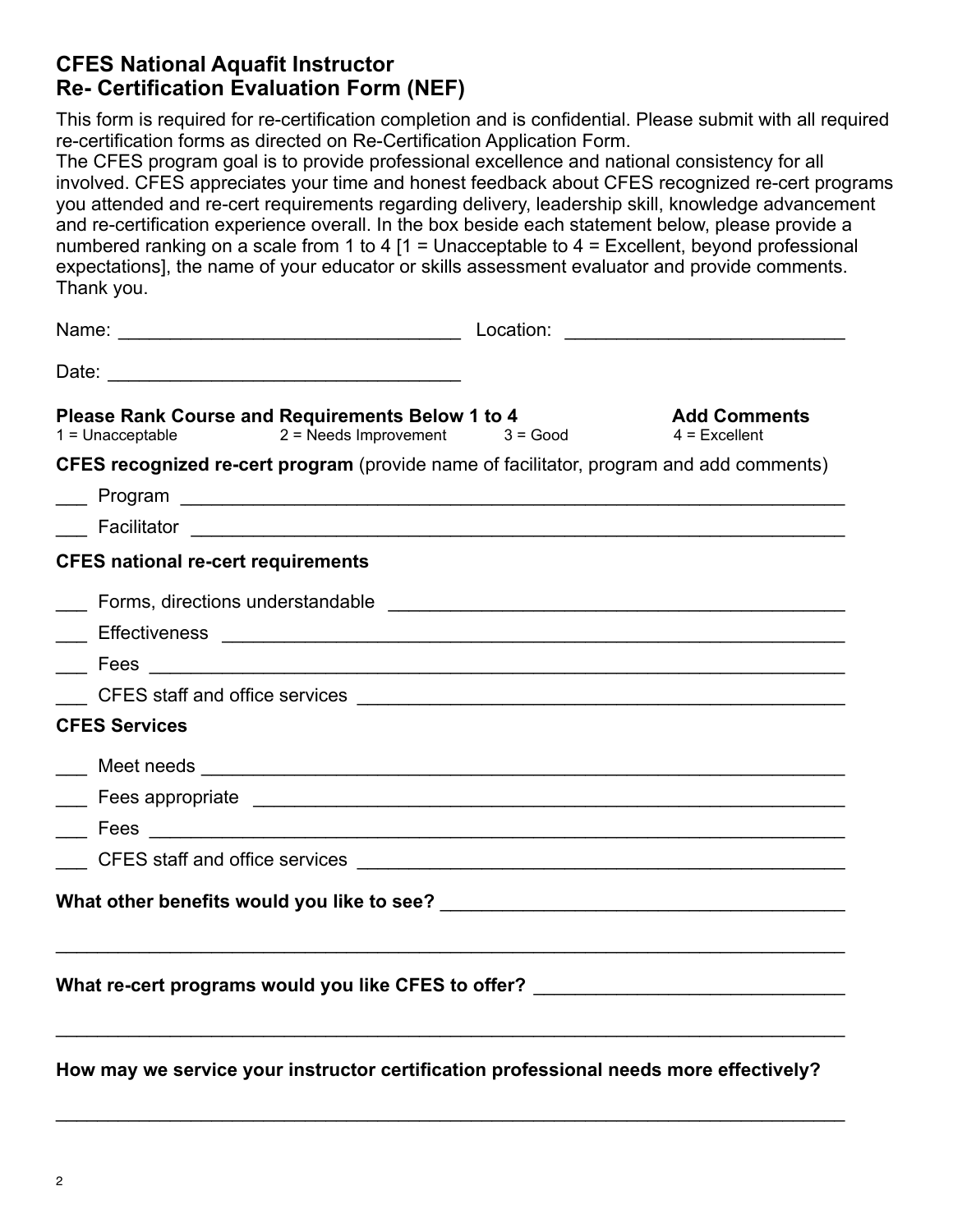# **CFES National Aquafit Instructor Re-Certification Instructional Hours Form (IHF)**

Please fill in and copy this required form for CFES instructor re-certification. Submit to CFES office by scan/email, fax or mail. To retain your CFES Certification please teach 12 complete (45 - 60 minutes) aquafit programs per year and have your supervisor sign as your witness declaring you did teach the program. Signature and contact info required. Your signed Professional Code of Honour is your word.

|    |                      | Location   Program Name   Class Date         |  |  |  | Supervisor Signature and Contact #                                                                                                                                                                                            |  |
|----|----------------------|----------------------------------------------|--|--|--|-------------------------------------------------------------------------------------------------------------------------------------------------------------------------------------------------------------------------------|--|
|    |                      | 1. $\qquad \qquad$                           |  |  |  | <u> 1980 - Johann Stoff, fransk politik (f. 1980)</u>                                                                                                                                                                         |  |
|    | 2. $\qquad \qquad$   | <u> 1989 - Johann Barbara, martxa al</u>     |  |  |  | the control of the control of the control of the control of the control of the control of the control of the control of the control of the control of the control of the control of the control of the control of the control |  |
| 3. |                      |                                              |  |  |  |                                                                                                                                                                                                                               |  |
|    |                      |                                              |  |  |  |                                                                                                                                                                                                                               |  |
|    | $4.$ $\qquad \qquad$ |                                              |  |  |  |                                                                                                                                                                                                                               |  |
|    | 5.                   |                                              |  |  |  |                                                                                                                                                                                                                               |  |
|    | 6.                   |                                              |  |  |  | the control of the control of the control of the control of the control of the control of                                                                                                                                     |  |
|    | $7.$ $\qquad \qquad$ |                                              |  |  |  |                                                                                                                                                                                                                               |  |
|    |                      | the control of the control of the control of |  |  |  |                                                                                                                                                                                                                               |  |
|    | 9.                   |                                              |  |  |  |                                                                                                                                                                                                                               |  |
|    |                      |                                              |  |  |  |                                                                                                                                                                                                                               |  |
|    |                      | 10. $\qquad \qquad$                          |  |  |  |                                                                                                                                                                                                                               |  |
|    | 11. $\qquad \qquad$  |                                              |  |  |  |                                                                                                                                                                                                                               |  |
|    | 12.                  |                                              |  |  |  |                                                                                                                                                                                                                               |  |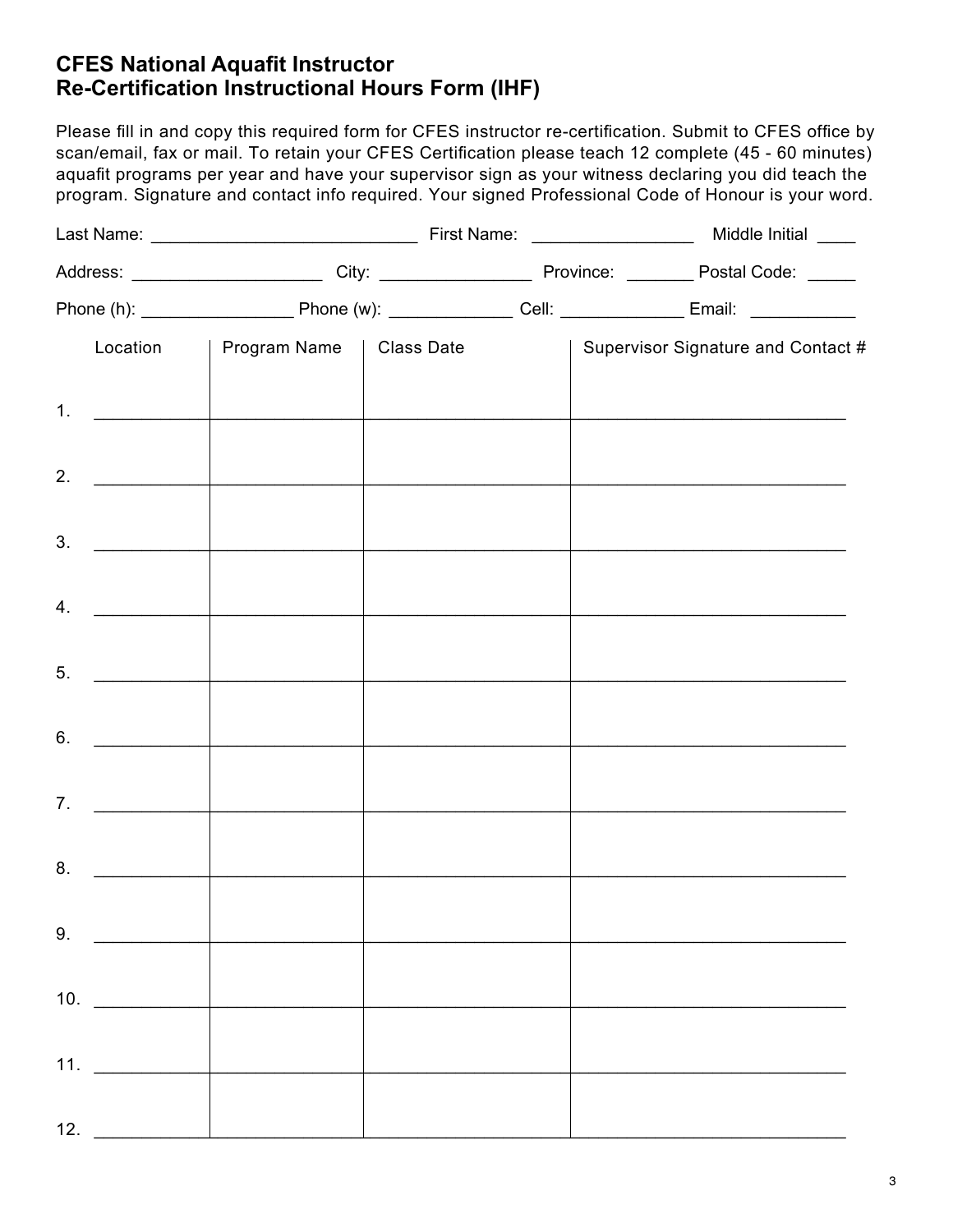# **The CFES National Aquafit Instructor Professional Code of Honour Package**

# **Certification Requirements**

Successfully complete (80% +) of the following CFES program steps or present an equivalent.\*

- 1 CFES Fitness Knowledge Classroom or Home Study Course;\*
- 2 Aquafit Instructor Classroom Course;\*
- 3. AFI Practicum Classroom Course or Mentorship Program;\*
- 4. National AFI Exam\*;
- 5. National AFI Skills Assessment\*;
- 6. Maintain current CPR-A minimum and Emergency or Standard First Aid Certifications;
- 7 Maintain annual liability insurance (if required);
- 8. Submit to CFES: CFES Certification Application Form, collateral documents and certification fee;
- 9. Receive CFES Aquafit Instructor Certification.

### **Re-Certification Requirements**

Successfully complete (80% +) of the following or present an equivalent\*.

- 1. Attend eight (8) hours CFES recognized re-certification workshop CECs\*;
- 2. Submit twelve (12) verified instructional hours\*;
- 3. Maintain CPR; First Aid and annual liability insurance (if insurance required);
- 4. Submit to CFES: CFES Re-certification Application Form, collateral documents and certification fee;
- 5. Receive CFES Aquafit Instructor Re-Certification.

Two year re-certification option available

## **Professional Ethics and Conduct Guidelines**

As a CFES Certified Aquafit Instructor (AFI) I will be expected to meet the following guidelines: Personal Attributes

- Have an interest, enthusiasm and commitment to excellence in educating, instructing and mentoring;
- Develop and maintain credibility, sincerity with the participants, peers and managers;
- Demonstrate self-motivation and be able to motivate others;
- Maintain good records;
- Possess good time management skills;
- Perform instruction without bias, conflict of interest, self-gains or vested interest in the instruction outcome;
- Have dedicated time to carry out my instructor role, including availability to students outside class time;
- Be a realistic role model, aiming to demonstrate balance; express honesty, integrity and core values.

## **Communication Skills**

- Possess the skill, knowledge, and ability to communicate well with all involved in the program;
- Clarify and present the Aquafit instruction in a succinct and meaningful manner;
- Interpret and explain Aquafit exercise results to the student;
- Provide an atmosphere that is participant centered, welcoming, caring, supportive and professional;
- Respect privacy and confidentiality during and following your classes and programs;
- Respect professional boundaries regarding appropriate and acceptable language, touching, overall conduct and promotion of programs;
- Understand that swearing, sexual oriented body or verbal language; being untruthful; encouraging gossip; economic maneuvering in sales and copyright infringements are examples of unprofessional or inappropriate conduct.

## **Participant Success:**

- Design, market and present Aquafit programs and classes for apparently healthy teens and adults;
- When an individual registers they will fill in the basic health screening forms using CSEP's PAR-Q / PARmed-X and PARmed-X for Pregnancy forms<sup>1</sup> and we will refer clients to the appropriate health/fitness professionals where indicated and to maintain best practices as outlined by the Canadian Fitness Safety Standards <sup>2</sup>;
- Programs and classes will inspire, educate and activate participants to foster a lifelong commitment to active living, fitness and healthy lifestyle;
- Instruction will foster personal participant success based on their realistic personal goals;
- Provide recognition of client at completion of their class set or program in paper, in word, kind deeds.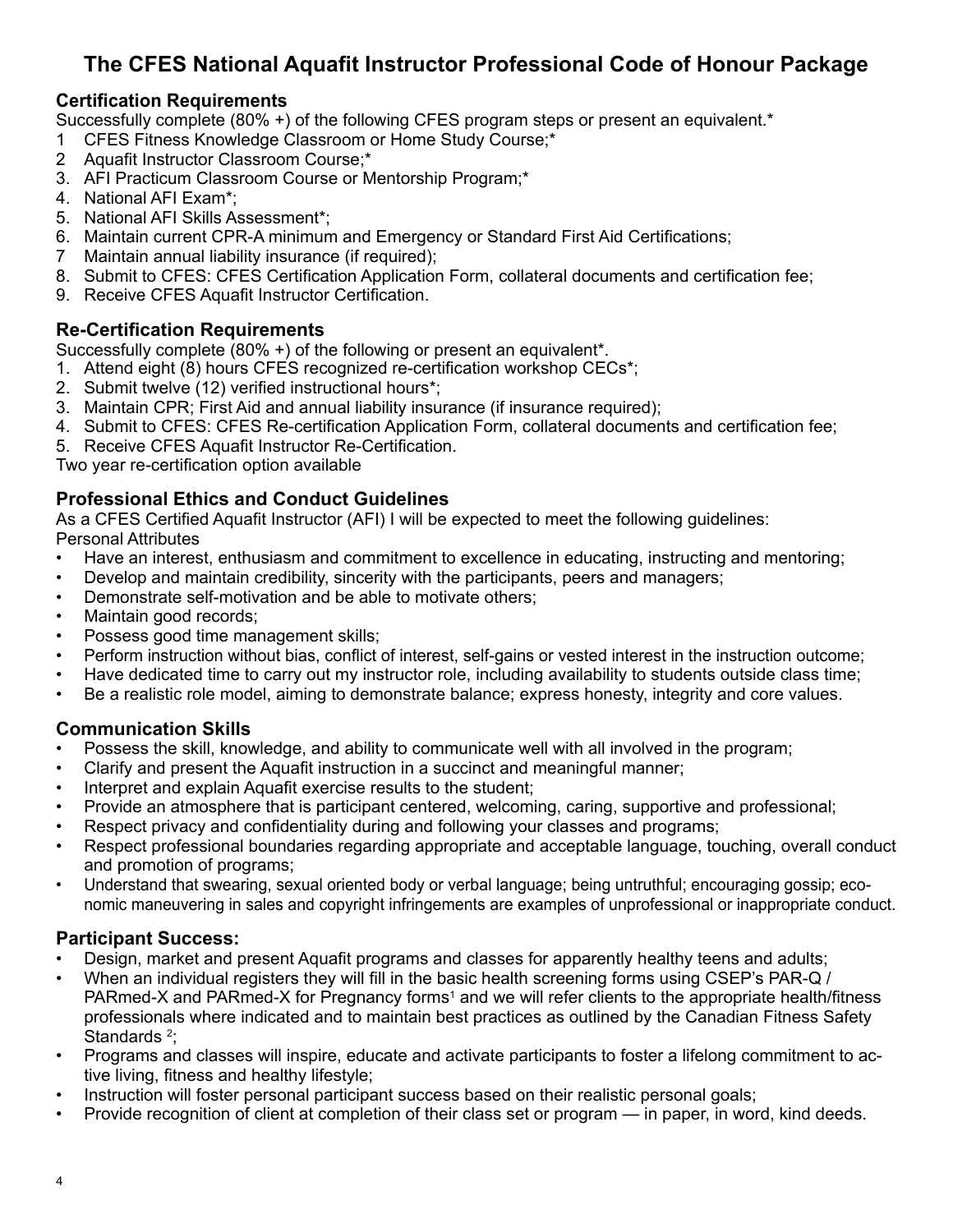# **Technical Skills**

- Understand and instruct within professional scope of practice (see below);
- Have the Aquafit skill, knowledge, confidence, and ability in instruction;
- Demonstrate a working knowledge and understanding of the CFES model, mission, direction, and focus, follow CFES professional ethics and conduct guidelines for every Aquafit class or program;
- Design and instruct a proper warm-up, a work-out (cardio, strength, endurance) and cool down (flexibility) components for each Aquafit class;
- Provide safe, progressive, balanced, technically proficient program components;
- Possess the ability to determine and work with differing styles of participant learning and abilities;
- Be able to make a judgment whether the participant fitness level is appropriate for class level;
- Provide exercise modifications, alternatives meeting the levels and conditions of participants;
- Provide instruction and modifications for the safe use of common group exercise equipment;
- Provide feedback and encouragement that enhances and promotes participant advancement.

# **Program Effectiveness:**

- Promotion provides clear program descriptions, health benefits and variety of progressive choices for ages and health stages, beginners to advanced Aquafit participants;
- Conduct group exercise and facility orientation sessions for participants;
- Design progressive Aquafit programs for apparently healthy teens and adults that are modifiable for fitness levels and abilities;
- Programs are to produce effective measurable results for the participant;
- Educate regularly with a variety of information for all in class tips, handouts, bulletins, newsletters;
- Respond to individual inquiries and group education on Canada's Food Guide and professionally recognized, credible nutrition resources available on-line and in the community;
- To avoid conflict of interest, it is professional to provide more than one, ideally three, recognized professionals or organizations in answer to participant requests;
- Provide ample opportunity for participants to give feedback on instructor, program, facility. Where deemed reasonable act upon their feedback and let them know they are appreciated for their ideas and interest;
- Keep records of the participant progress and program evaluations; document results for future review.

# **For Safety:**

- Have an emergency procedures plan in place where I am teaching at the pool, posted in a visible spot with staff, instructor(s) and participants educated in procedures;
- Have or be able to recommend an accredited fitness assessment for interested individuals;
- Participants are asked to sign an informed consent form before entering any program;
- An excellent target heart rate or perceived exertion chart is on the wall, visible for all to read and ideally provides beats in a 10-second count for beginners, intermediate and advanced levels;
- Participants are shown where water stations, washrooms and emergency exits are. Participants are encouraged to bring water bottles.

# **For Professional Credibility:**

- Respect individuality; equality; provide support, include and recognize participants and professionals;
- Promote honesty of feedback, originality of the candidate, and give credit where credit is due;
- Uphold a professional image through conduct and appearance;
- Maintain CFES Aquafit Instructor re-certification requirements;
- Advance Aquafit Instructor certification add credentials, attend programs, events, network professionals;
- Keep up to date with exercise trends, safety, new programs, techniques, and current research;
- Have regular evaluations of leadership skills, abilities and conduct from participants, peers and supervisors.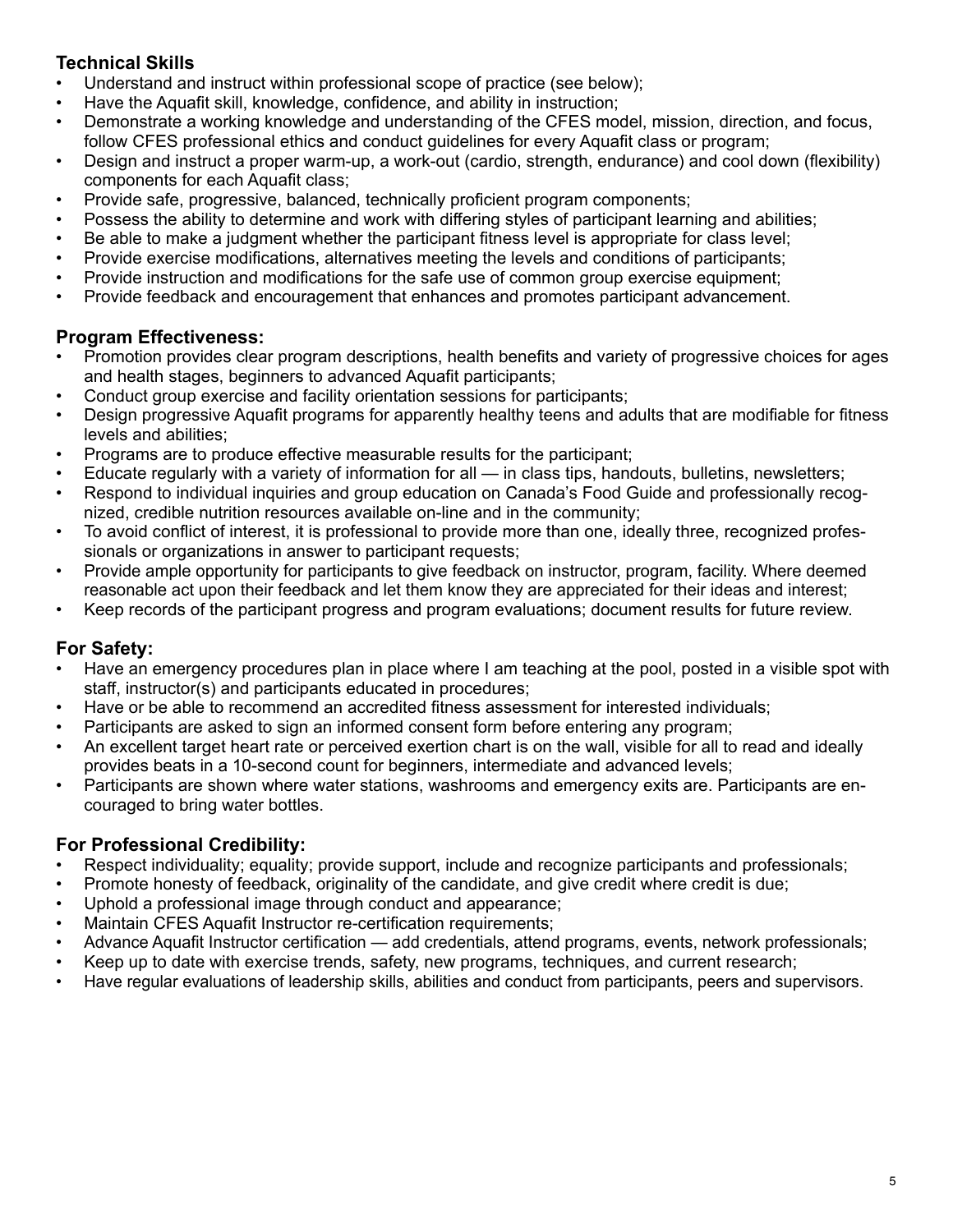# **The CFES National Aquafit Instructor Professional Code of Honour Package**

# **CFES Aquafit Instructor Scope of Practice**

The CFES Aquafit Instructor Certification is meant to provide individuals with the competencies necessary to provide individuals with safe, effective, and appropriate Aquafit programs. These programs will be based on the CFES Performance Standards of a CFES Aquafit Instructor. The CFES Aquafit Instructor will:

- Provide appropriate Aquafit programs to apparently healthy adults. Apparently healthy adults are (a) those individuals with a clear PAR-Q or (b) those individuals who have been cleared by a qualified health professional (e.g. medical doctor) for unrestricted physical activity using PAR Med-X, PARmed-X for Pregnancy screening tools;
- Provide programs for participants who have been appropriately screened using the PAR-Q (apparently healthy adults). The PAR-Q must be administered each time someone registers for a new semester or program at the front desk or by the instructor;
- Aquafit programs can be provided for participants that answer 'Yes' on the PAR-Q, as long as they have been medically cleared by a health care professional to participate in 'unrestricted physical activity'.
- Provide on-going screening and monitoring of the participants for the duration of the program and provide modifications to accommodate all levels of ability;
- Design, modify, and lead a safe, effective, and appropriate Aquafit program to include a warm-up, work-out with equipment (cardio, strength, endurance) and cool down (flexibility) components for each class;
- Provide appropriate exercises in order to meet the needs of the client(s);
- Incorporate the use of appropriate portable equipment based on the client's needs and fitness goals;
- Answer general healthy eating inquiries based on the Canada's Food Guide to Healthy Eating and Canada's Physical Activity Guide to Healthy Active Living. Provide clients with information and support regarding credible online support tools (Dieticians of Canada). Client requests for advanced nutritional information are to be referred to a Registered Dietician;
- The Aquafit Instructor will NOT provide individualized eating plans or recommendations for supplementation to clients. Clients who indicate interest in these areas are to be referred to a Registered Dietician;
- Follow the CFES Professional Ethics and Conduct Guidelines, Scope of Practice, liability education and protection and signed Professional Code of Honour at all times;
- The Aquafit Instructor will not provide information to participants to assist them with the treatment or management of any existing chronic disease or physical ailment. These clients are referred to individuals with advanced knowledge, training and specialized certifications;
- The Aquafit Instructor will provide BASIC individualized, programs or exercises. Clients who request, or graduate to more advanced training are to be referred to more qualified health professionals.

# **Liability Insurance and the Fitness Professional**

## *Who needs liability insurance?*

As a Aquafit Instructor, you have a professional responsibility to teach within your scope of practice and to protect yourself from the possibility of a law suit from a participant who is injured in a program. While a law suit is only credible if there is intentional misconduct or negligence on the part of the instructor which results in damage or loss to the participant, it is prudent for instructors to be covered personally, or through their employer.

# **Procedures to Protect Against a Negligence Suit**

## **Liability**

Refers to the responsibility to provide services in a reasonable, prudent manner in accordance with current professional standards.

## **Negligence**

• Refers to the failure to act as a reasonable and prudent person would under similar circumstances. Negligence is carelessness, inattention, disregard, inadvertence or oversight that was accidental but avoidable.

## **Certification**

- Become certified as an instructor through a provincially and nationally recognized organization like CFES;
- Become certified in CPR and Fitness First Aid. Know emergency procedures for the facility and where the first aid kit is kept;
- Stay current and up to date through continuing education;
- Subscribe to a professionally recognized magazine or journal to keep up on current literature.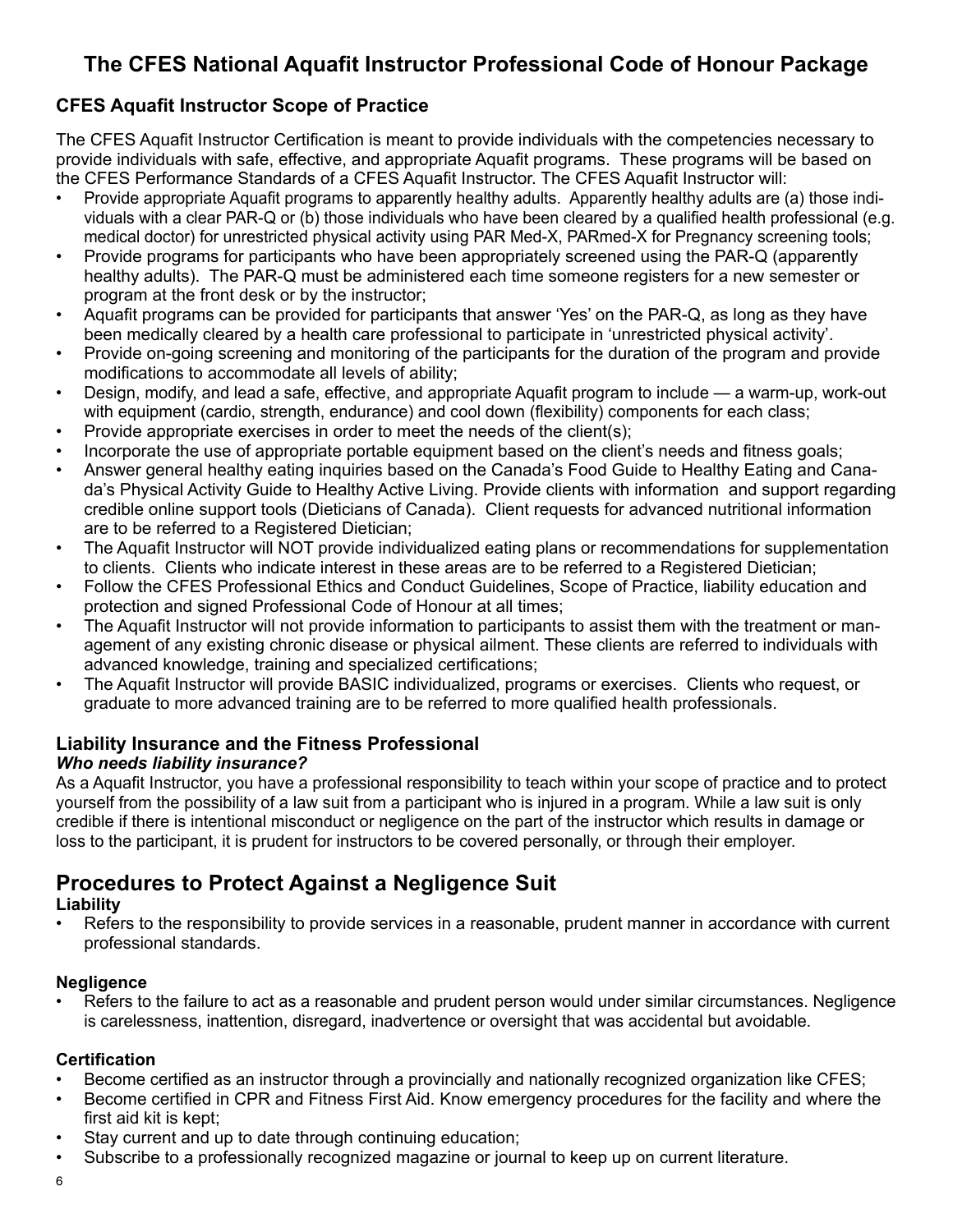### **Liability Insurance**

- Study and understand legal liability and types of insurance coverage (see info on CFES website);
- Be educated on the differences between group and individual insurance policies;
- Ask questions to clearly understand when and where you need coverage and what happens when ... ;
- Ensure that employers carry facility and third party liability coverage, which cover employees and also includes physical dangers (e.g. slippery floors). It is important to ask your employer what coverage is in place and obtain a copy of the policy for your records;
- Purchase personal liability insurance privately or through CFES liability provider Holman Insurance.
- Holman Insurance offers CFES certified instructors and personal trainers an individual liability policy from one million to five million dollars coverage. Please be clear when purchasing this policy Holman recommends specific professional conduct and recommends you to follow basic health screening protocols by use of CSEP's PAR-Q / PARmed-X and PARmed-X for Pregnancy and to refer clients to the appropriate health/ fitness professionals where indicated to receive coverage. For further information and application visit our website.

### **Documentation**

• Document efforts to provide a consistently high quality of programming by: preparing and keeping individual program plans and documenting any negative situations with a participant; administering and retaining Health Screening Forms, Accident Report Forms, Needs Assessments, Evaluation Forms and keeping a journal.

## **Potential Negligence**

If you are knowledgeable and competent in planning and conducting safe Aquafit exercise sessions and programs, you will not knowingly cause damage or loss to participants; however, the following are examples of potential negligence situations:

- The Aquafit Instructor fails to give instructions in progressive steps  $4, 5$ ;
- Aquafit exercise activities are prescribed that could be considered beyond the physical working capabilities of the participant (e.g. activities that are not appropriate for the participant's age, gender or physical or emotional health);
- A Aquafit exercise session/program is allowed to proceed when a reasonably foreseeable dangerous condition exists;
- A Aquafit Instructor fails to provide adequate on-site supervision of a program (e.g. an improper supervisor-to-participant ratio exists) or fails to advise the participant of restrictions or modifications that should be followed in an unsupervised period;
- The health history screening identifies a participant who possesses a health risk and either 1) the participant is allowed to enter the Aquafit program, or 2) if participation in the Aquafit program is deemed to be acceptable for that person, an extended level of care is not provided;
- The Aquafit Instructor or program supervisor acts beyond his or her responsibilities, as defined by the terms of his or her employment;
- The participant is not made fully aware of any potential risks or dangers associated with a program;
- Any component of the Aquafit exercise program is structured or delivered in such a way that it does not meet the reasonable standard of safety that could be expected for such a program;
- The facility fails to meet accepted industry standards for safety;
- In an emergency, appropriate medical treatment is withheld, or treatment is administered that is deemed to worsen the injured person's condition;
- Faulty or damaged equipment is used;
- The Aquafit Instructor fails to terminate an exercise session when a participant exhibits signs or symptoms of physical distress.